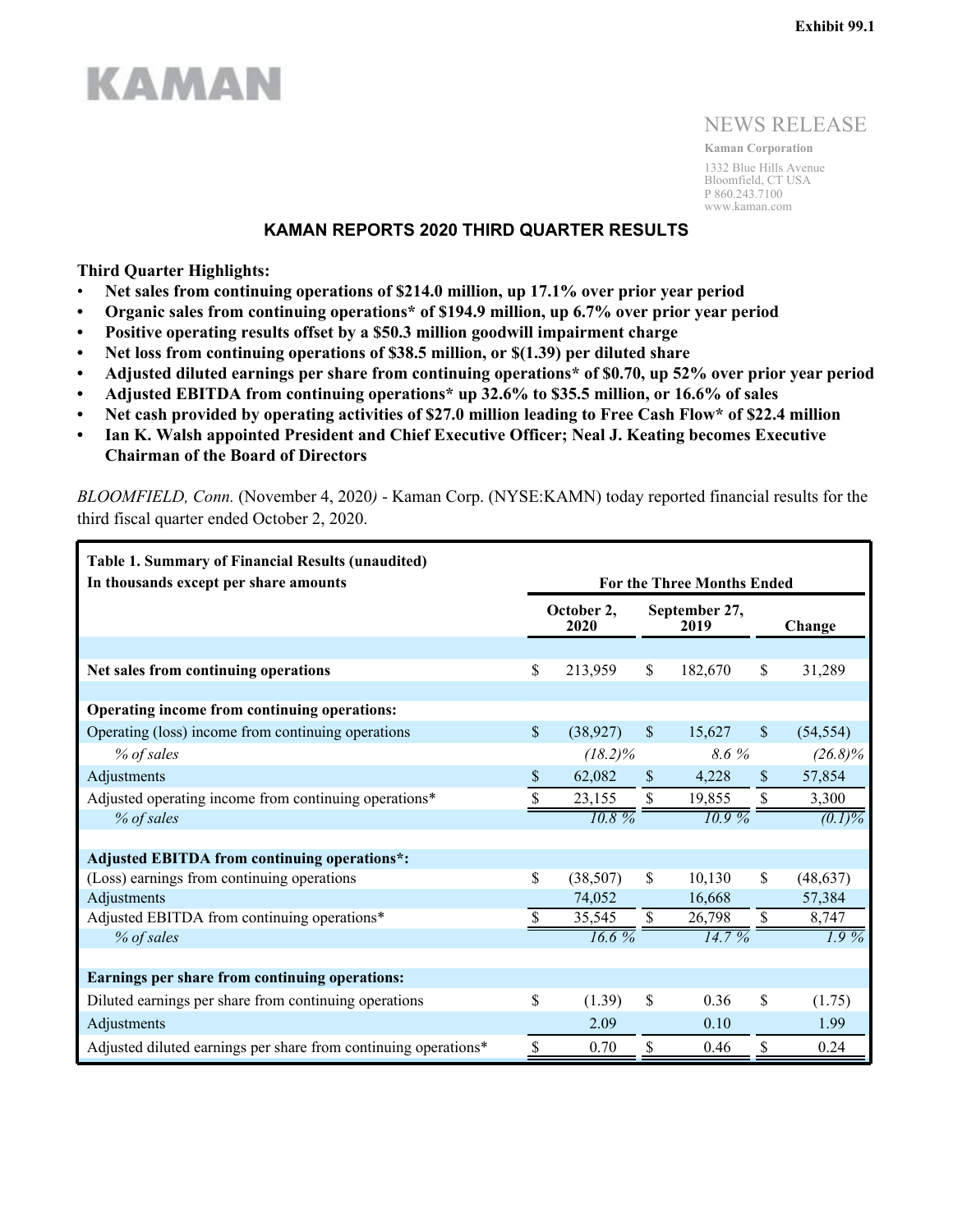## **Management's Commentary on Third Quarter Results:**

As we end the third quarter we are very pleased with our performance given the unprecedented challenges we have faced during the year. We have seen organic sales growth for both the quarter and year-to-date periods, reflecting the strength of our business and the benefit from the diversity of our product offerings and end market exposures. Gross margins in excess of 30% and our cost reduction and mitigation efforts allowed us to deliver strong adjusted financial results in the quarter. A GAAP loss of \$38.5 million or \$1.39 per diluted share, included a non-cash goodwill impairment charge of \$50.3 million, or \$1.82 per diluted share. The charge was associated with our Aerosystems reporting unit which has seen disruption in its commercial aviation business as a result of COVID-19. The charge resulted from the lower than expected performance of the reporting unit through the first nine months of the year and and the impact of this performance on its expected future results. Adjusted diluted earnings per share\* was \$0.70, a 52% increase over the adjusted diluted earnings per share\* of \$0.46 in the third quarter of 2019.

Organic sales from continuing operations\* increased 6.7% over the third quarter of 2019 due in large part to the strength of our defense products, including Safe and Arm Devices, which were up 24.0% over the third quarter of 2019 and 28.6% over the second quarter of 2020. During the quarter we delivered more than 14,000 JPF's, bringing our total year-to-date deliveries to over 36,500 units. We continue to expect to deliver between 45,000 to 50,000 fuzes during the year. JPF demand remains strong and during the quarter we received an order under Option 15 of our USG JPF contract totaling \$57 million, and remain optimistic on several potential near term opportunities that could add additional backlog in 2020.

Sales for our commercial, business and general aviation products decreased 18.0% over the third quarter of 2019, but increased 10.5% when compared to the second quarter of 2020. This sequential increase was largely due to a 34.1% increase in sales for our general and business aviation products, which included the sale of one K-MAX® aircraft. This increase was offset by the continued sales decline for our commercial aviation products, which decreased 25.8% from the second quarter of 2020. As we look to the fourth quarter we expect the diversity of our product offerings and the broad range of platforms we support to benefit our commercial, business, and general aviation product sales.

Sales for our medical products increased 18.6% from the second quarter, and it appears the second quarter performance for these products may represent the low point for the year. Looking forward, the resurgence of COVID-19 in parts of the U.S. may lead to the additional deferral of elective procedures and push out a recovery in sales for these products. Finally, our industrial markets held up fairly well in the quarter, but as we look ahead we expect sales for these products for the fourth quarter to be modestly lower as compared to the third quarter.

Neal J. Keating, Executive Chairman, stated, "As many of you are aware, in August, I announced my plan to retire from Kaman as of April 2021. Additionally, we announced that I would move to the role of Executive Chairman of the Board of Directors and that the Board would appoint Ian Walsh as President and Chief Executive Officer effective September 8, 2020. We welcomed Ian to the team in September and are working closely to ensure a smooth and efficient transition. Over my time at Kaman, I have had the honor to lead this organization and the privilege to work alongside our extraordinarily talented and committed employees. I am proud of the many accomplishments we have achieved together, and I look forward to the continued success of the company under Ian's leadership."

Ian K. Walsh, President and Chief Executive Officer, commented, "I am thrilled to have the opportunity to join Kaman at a very exciting time in its history. Since its founding, Kaman has been driven by innovative technological solutions, and the work that Neal and the team completed over his tenure has allowed the Company to return to these roots. In my first two months, I have worked closely with Neal and the team on my transition, and I look forward to leveraging our history of innovation and strong financial position to continue building on our industryleading technologies and market positions."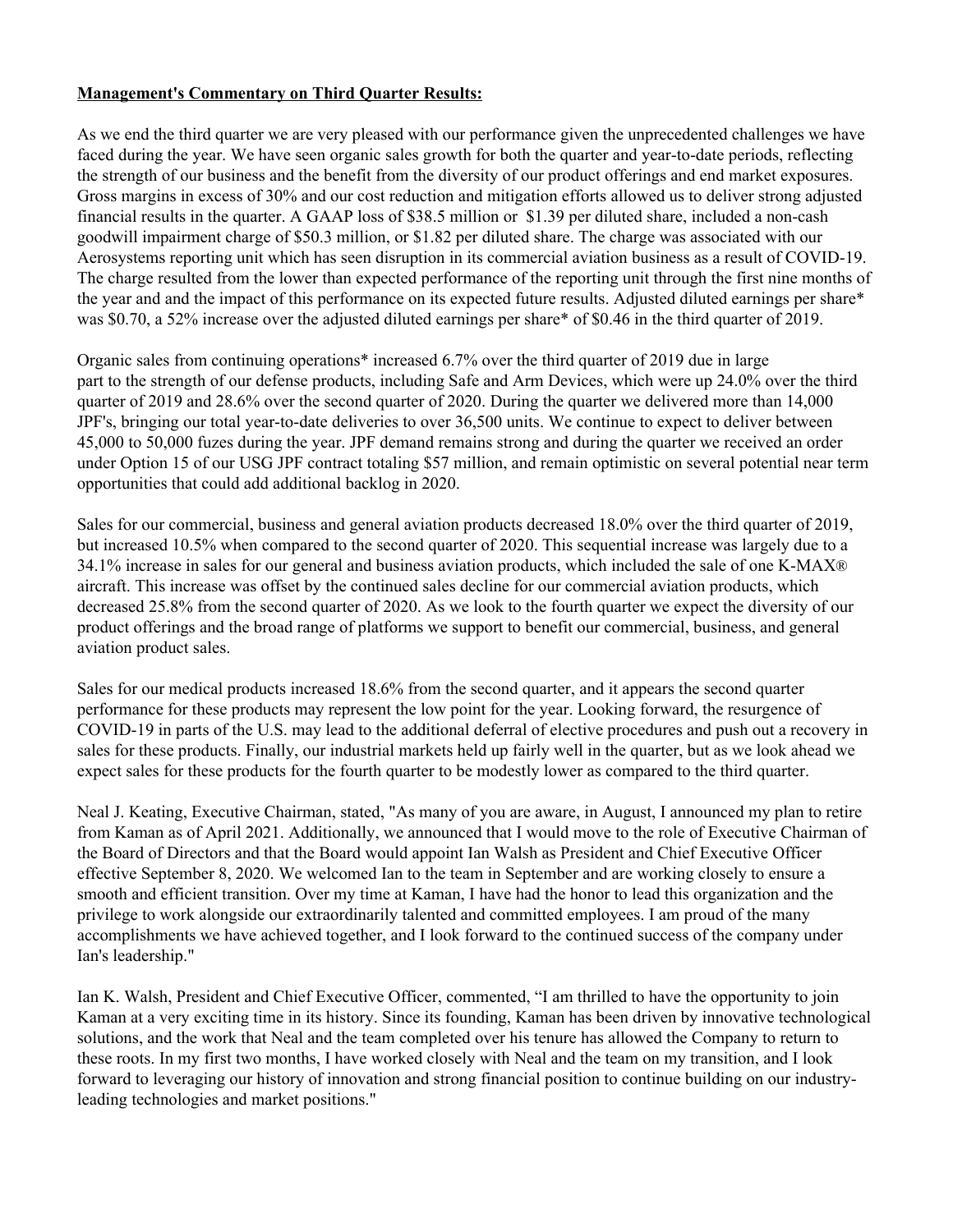Commenting on the quarter, Chief Financial Officer, Robert D. Starr, stated, "During the quarter we generated Cash Flows from Operating Activities of \$27.0 million which led to Free Cash Flow\* in the period of \$22.4 million. For the full year we continue to expect positive Free Cash Flow\*, in line with our Full Year 2019 Free Cash Flow\* performance; however, our ability to meet this target will be dependent on the timing of receivable collections from our non-US JPF customers.

We remain focused on mitigating the risks associated with COVID-19 and we continue to manage our cost structure in light of the end market challenges we are experiencing. Additionally, we continued moving forward with our previously announced G&A reduction efforts and we expect to achieve savings at the high end of our previously announced range. In the period we recorded approximately \$1.5 million in additional restructuring and severance expense. These actions year-to-date, including the benefit from reduced discretionary spending, are expected to generate \$25.7 million in savings in 2020, representing an annualized savings of approximately \$44.3 million. In addition, we have identified actions which have not yet been fully implemented that when coupled with the actions we have taken to-date will generate approximately \$50 million in annualized savings by year end. We expect 80% of the \$50 million in savings to be structural as we expect a portion to return when conditions improve."

## **Please see the MD&A section of the Company's Form 10-Q filed with the Securities and Exchange Commission concurrently with the issuance of this release for greater detail on our results and various company programs.**

**A conference call has been scheduled for tomorrow, November 5, 2020, at 8:30 AM ET.** The call will be accessible by telephone within the U.S. at (844) 473-0975 and from outside the U.S. at (562) 350-0826 (using the Conference I.D.: 8359646) or via the Internet at www.kaman.com. Please go to the website at least fifteen minutes prior to the start of the call to register, download and install any necessary audio software. A replay will also be available two hours after the call and can be accessed at (855) 859-2056 or (404) 537-3406 using the Conference I.D.: 8359646. In addition, a supplemental presentation relating to the third quarter 2020 results will be posted to the Company's website prior to the earnings call at http://www.kaman.com/investors/presentations.

## **About Kaman Corporation**

Kaman Corporation, founded in 1945 by aviation pioneer Charles H. Kaman, and headquartered in Bloomfield, Connecticut, conducts business in the aerospace & defense, industrial and medical markets. Kaman produces and markets proprietary aircraft bearings and components; super precision, miniature ball bearings; proprietary spring energized seals, springs and contacts; complex metallic and composite aerostructures for commercial, military and general aviation fixed and rotary wing aircraft; safe and arming solutions for missile and bomb systems for the U.S. and allied militaries; subcontract helicopter work; restoration, modification and support of our SH-2G Super Seasprite maritime helicopters; manufacture and support of our K-MAX® manned and unmanned medium-to-heavy lift helicopters.

More information is available at www.kaman.com.

## **Non-GAAP Measures Disclosure**

Management believes that the Non-GAAP financial measures (i.e. financial measures that are not computed in accordance with Generally Accepted Accounting Principles) identified by an asterisk (\*) used in this release or in other disclosures provide important perspectives into the Company's ongoing business performance. The Company does not intend for the information to be considered in isolation or as a substitute for the related GAAP measures. Other companies may define the measures differently. We define the Non-GAAP measures used in this release and other disclosures as follows:

**Organic Sales** - Organic Sales is defined as "Net Sales" less sales derived from acquisitions completed during the preceding twelve months. We believe that this measure provides management and investors with a more complete understanding of underlying operating results and trends of established, ongoing operations by excluding the effect of acquisitions, which can obscure underlying trends. We also believe that presenting Organic Sales enables a more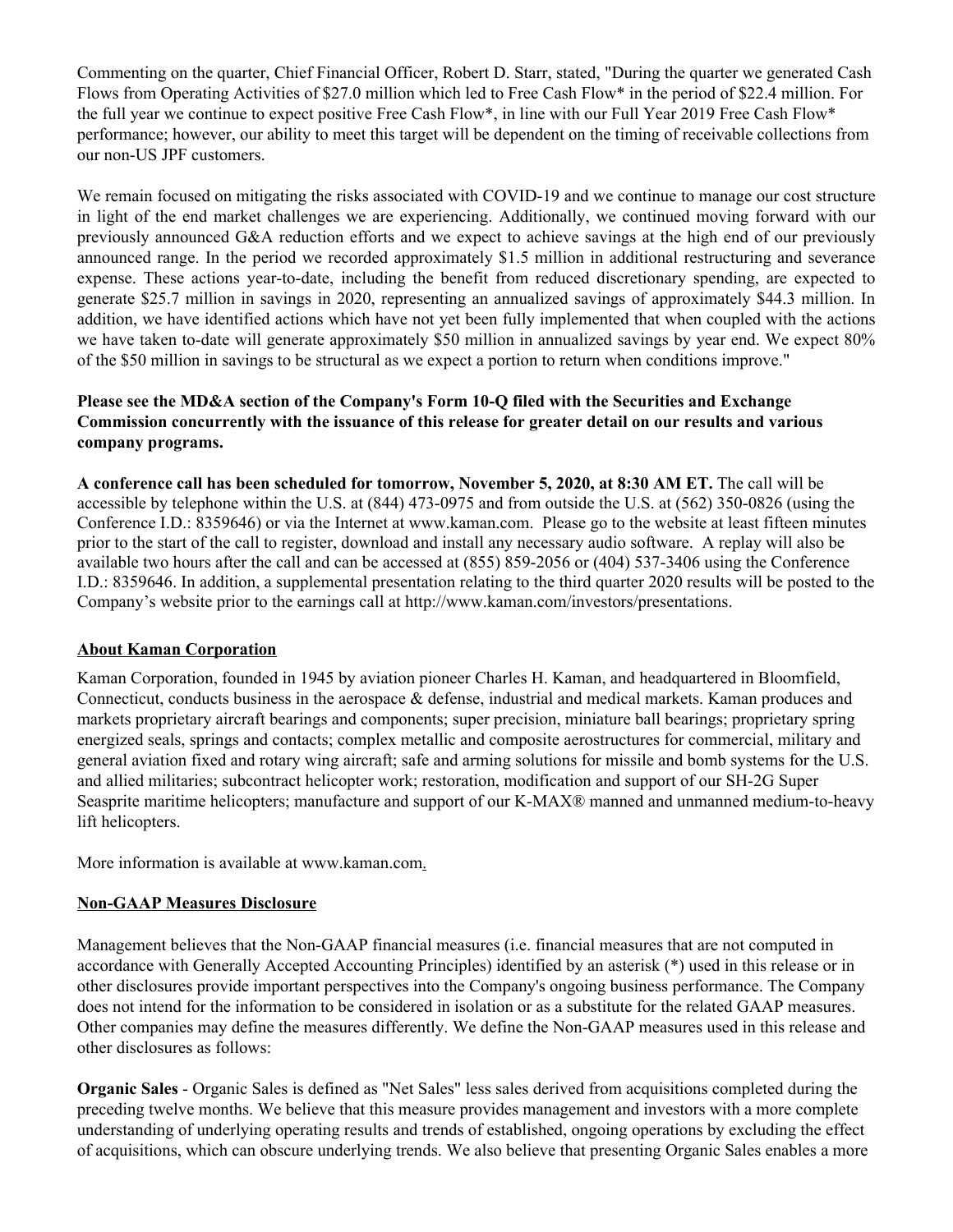direct comparison to other businesses and companies in similar industries. Management recognizes that the term "Organic Sales" may be interpreted differently by other companies and under different circumstances. No other adjustments were made during the three-month and nine-month fiscal periods ended October 2, 2020 and September 27, 2019, respectively. The following table illustrates the calculation of Organic Sales using the GAAP measure, "Net Sales".

#### **Table 2. Organic Sales from continuing operations (in thousands) (unaudited)**

|                          |   | <b>For the Three Months Ended</b> |  |                       |              | <b>For the Nine Months Ended</b> |  |                       |  |
|--------------------------|---|-----------------------------------|--|-----------------------|--------------|----------------------------------|--|-----------------------|--|
|                          |   | October 2,<br>2020                |  | September 27,<br>2019 |              | October 2,<br><b>2020</b>        |  | September 27,<br>2019 |  |
| Net sales                | S | 213,959                           |  | 182,670               | $\mathbb{S}$ | 599,171                          |  | 523,816               |  |
| <b>Acquisition Sales</b> |   | 19.032                            |  |                       |              | 60.449                           |  |                       |  |
| Organic Sales            |   | 194.927                           |  | 182,670               |              | 538,722                          |  | 523,816               |  |
| \$ Change                |   | 12.257                            |  | 25,536                |              | 14,906                           |  | 8,681                 |  |
| % Change                 |   | $6.7\%$                           |  | $16.3\%$              |              | $2.8 \%$                         |  | $1.7\%$               |  |

**Adjusted Net Sales from continuing operations and Adjusted Operating Income from continuing operations** - Adjusted Net Sales from continuing operations is defined as net sales from continuing operations, less items not indicative of normal sales, such as revenue recorded related to the settlement of claims. Adjusted Operating Income from continuing operations is defined as operating income from continuing operations, less items that are not indicative of the operating performance of the Company for the period presented. These items are included in the reconciliation below. Management uses Adjusted Net Sales from continuing operations and Adjusted Operating Income from continuing operations to evaluate performance period over period, to analyze underlying trends and to assess our performance relative to our competitors. We believe that this information is useful for investors and financial institutions seeking to analyze and compare companies on the basis of operating performance. The following table illustrates the calculation of Adjusted Operating Income from continuing operations to the Consolidated Financial Statements included in the Company's Form 10-Q filed with the Securities and Exchange Commission on November 4, 2020.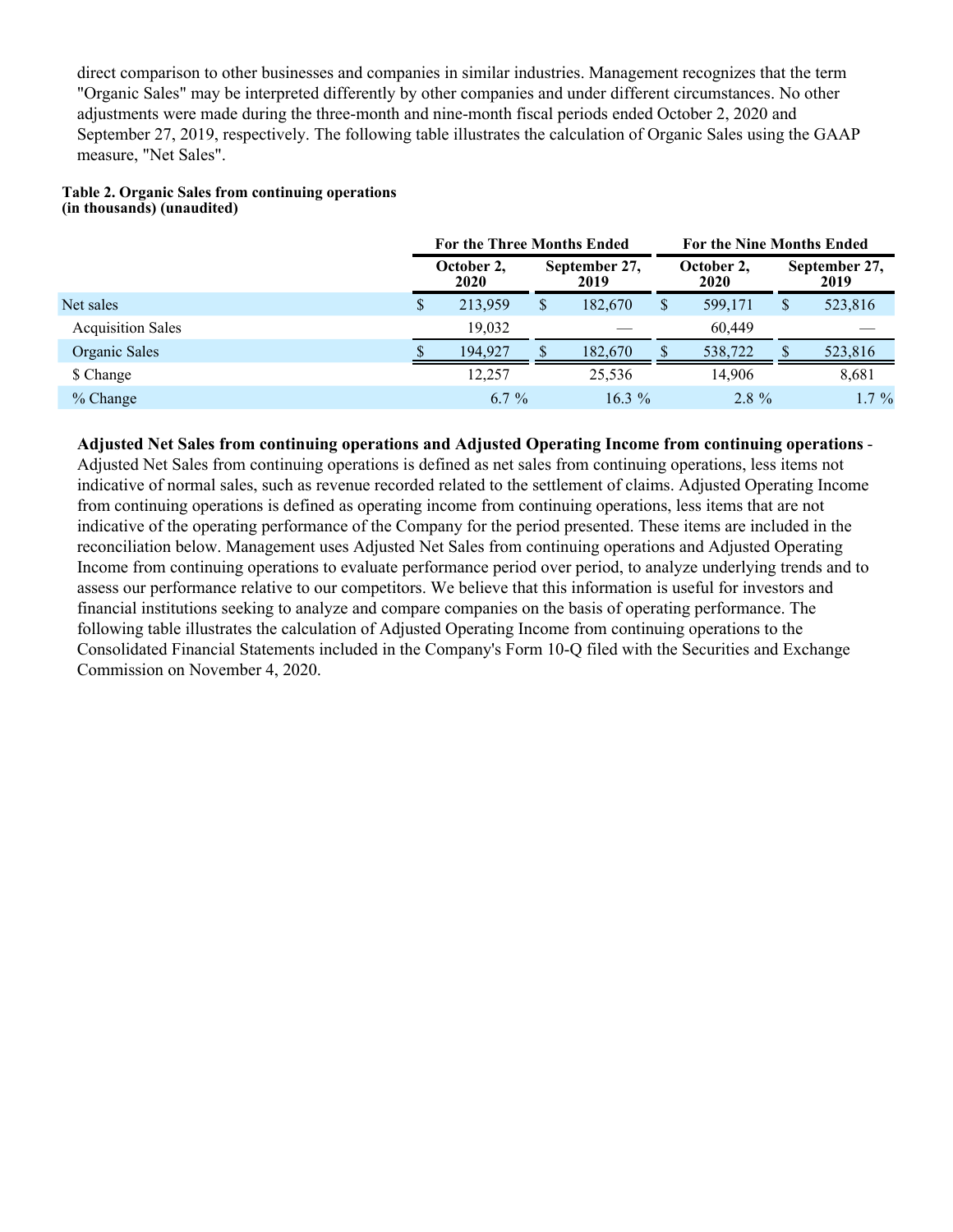### **Table 3. Adjusted Net Sales and Adjusted Operating Income from Continuing**

### **Operations**

**(In thousands) (unaudited)**

|                                                                   |              | <b>For the Three Months Ended</b> |    |                       |               | <b>For the Nine Months Ended</b> |               |                       |  |
|-------------------------------------------------------------------|--------------|-----------------------------------|----|-----------------------|---------------|----------------------------------|---------------|-----------------------|--|
|                                                                   |              | October 2,<br>2020                |    | September 27,<br>2019 |               | October 2,<br>2020               |               | September 27,<br>2019 |  |
| <b>CONSOLIDATED OPERATING INCOME:</b>                             |              |                                   |    |                       |               |                                  |               |                       |  |
| Net Sales from continuing operations                              | \$           | 213,959                           | \$ | 182,670               | \$            | 599,171                          | \$            | 523,816               |  |
| GAAP - Operating (loss) income from continuing<br>operations      | $\mathbb{S}$ | (38, 927)                         | \$ | 15,627                | $\mathsf{\$}$ | (46, 119)                        | $\sqrt{\ }$   | 38,571                |  |
| % of GAAP net sales                                               |              | $(18.2)\%$                        |    | 8.6 %                 |               | (7.7)%                           |               | $7.4\%$               |  |
|                                                                   |              |                                   |    |                       |               |                                  |               |                       |  |
| Adjustments                                                       |              |                                   |    |                       |               |                                  |               |                       |  |
| Non-cash, non tax goodwill impairment charge                      | \$           | 50,307                            | \$ |                       | $\$$          | 50,307                           | $\sqrt{\ }$   |                       |  |
| Restructuring and severance costs                                 |              | 1,541                             |    | 81                    |               | 7,820                            |               | 553                   |  |
| Costs associated with corporate development activities            |              | 1,866                             |    | 2,993                 |               | 4,332                            |               | 2,993                 |  |
| Bal Seal acquisition costs                                        |              | 14                                |    |                       |               | 8,461                            |               |                       |  |
| Cost of acquired Bal Seal retention plans                         |              | 5,703                             |    |                       |               | 17,110                           |               |                       |  |
| Inventory step-up associated with Bal Seal acquisition            |              |                                   |    |                       |               | 2,355                            |               |                       |  |
| Costs from transition services agreement                          |              | 3,019                             |    | 1,154                 |               | 11,532                           |               | 1,154                 |  |
| Senior leadership transition                                      |              | 280                               |    |                       |               | 280                              |               |                       |  |
| Reversal of employee tax-related matters in foreign<br>operations |              | (648)                             |    |                       |               | (1, 859)                         |               |                       |  |
| Reversal of environmental accrual at GRW                          |              |                                   |    |                       |               | (264)                            |               |                       |  |
| Gain on sale of U.K. Tooling business                             |              |                                   |    |                       |               | (493)                            |               |                       |  |
| Total adjustments                                                 | \$           | 62,082                            | \$ | 4,228                 | \$            | 99,581                           | $\mathsf{\$}$ | 4,700                 |  |
|                                                                   |              |                                   |    |                       |               |                                  |               |                       |  |
| <b>Adjusted Operating Income</b>                                  | S            | 23,155                            | S  | 19,855                | \$            | 53,462                           | \$.           | 43,271                |  |
| % of GAAP net sales                                               |              | 10.8%                             |    | 10.9%                 |               | 8.9%                             |               | 8.3 %                 |  |

**Adjusted EBITDA from continuing operations** - Adjusted EBITDA from continuing operations is defined as earnings from continuing operations before interest, taxes, other expense (income), net, depreciation and amortization and certain items that are not indicative of the operating performance of the Company's for the period presented. Adjusted EBITDA from continuing operations differs from earnings from continuing operations, as calculated in accordance with GAAP, in that it excludes interest expense, net, income tax expense, depreciation and amortization, other expense (income), net, non-service pension and post retirement benefit expense (income), and certain items that are not indicative of the operating performance of the Company for the period presented. We have made numerous investments in our business, such as acquisitions and capital expenditures, including facility improvements, new machinery and equipment, improvements to our information technology infrastructure and ERP systems, which we have adjusted for in Adjusted EBITDA from continuing operations. Adjusted EBITDA from continuing operations also does not give effect to cash used for debt service requirements and thus does not reflect funds available for distributions, reinvestments or other discretionary uses. Management believes Adjusted EBITDA from continuing operations provides an additional perspective on the operating results of the organization and its earnings capacity and helps improve the comparability of our results between periods because it provides a view of our operations that excludes items that management believes are not reflective of operating performance, such as items traditionally removed from net earnings in the calculation of EBITDA as well as Other expense (income), net and certain items that are not indicative of the operating performance of the Company for the period presented. Adjusted EBITDA from continuing operations is not presented as an alternative measure of operating performance, as determined in accordance with GAAP. No other adjustments were made during the three-month or nine-month fiscal periods ended October 2, 2020 and September 27, 2019. The following table illustrates the calculation of Adjusted EBITDA from continuing operations using GAAP measures: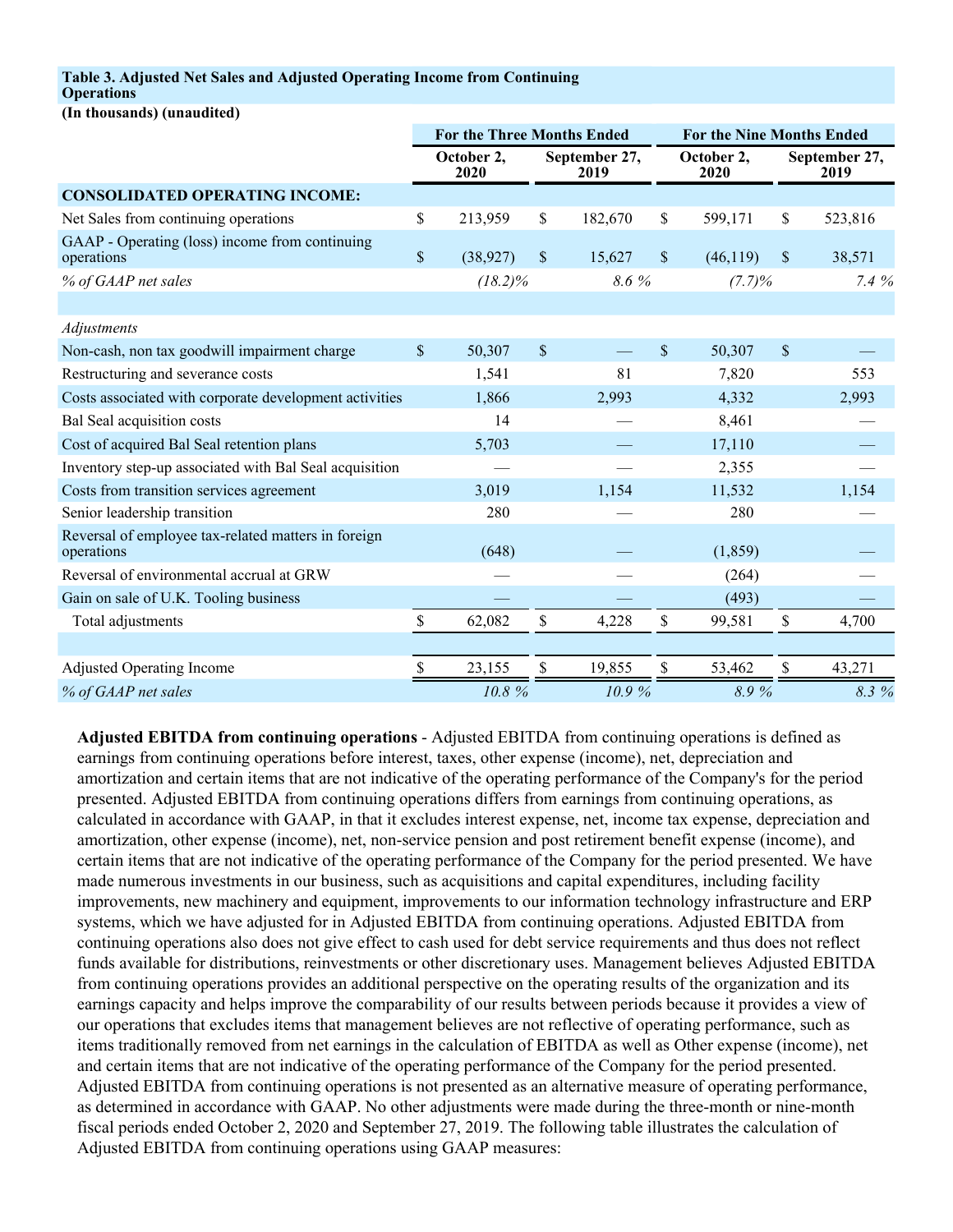#### **Table 4. Adjusted EBITDA from continuing operations (in thousands) (unaudited)**

|                                                                   |               | <b>For the Three Months Ended</b> |               |                       |             | <b>For the Nine Months Ended</b> |               |                       |  |
|-------------------------------------------------------------------|---------------|-----------------------------------|---------------|-----------------------|-------------|----------------------------------|---------------|-----------------------|--|
|                                                                   |               | October 2,<br>2020                |               | September 27,<br>2019 |             | October 2,<br>2020               |               | September 27,<br>2019 |  |
| <b>Adjusted EBITDA from continuing operations</b>                 |               |                                   |               |                       |             |                                  |               |                       |  |
| <b>Consolidated Results</b>                                       |               |                                   |               |                       |             |                                  |               |                       |  |
| Sales from continuing operations                                  | $\$$          | 213,959                           | $\mathbb{S}$  | 182,670               | $\mathbb S$ | 599,171                          | \$            | 523,816               |  |
| (Loss) earnings from continuing operations, net of tax            |               | (38, 507)                         |               | 10,130                |             | (39, 014)                        |               | 22,341                |  |
|                                                                   |               |                                   |               |                       |             |                                  |               |                       |  |
| Interest expense, net                                             |               | 5,327                             |               | 4,058                 |             | 14,382                           |               | 14,595                |  |
| Income tax (benefit) expense                                      |               | 679                               |               | 2,297                 |             | (1,022)                          |               | 3,244                 |  |
| Non-service pension and post retirement benefit<br>income         |               | (4,063)                           |               | (99)                  |             | (12, 188)                        |               | (298)                 |  |
| Other (income) expense, net                                       |               | (534)                             |               | 185                   |             | (424)                            |               | (367)                 |  |
| Depreciation and amortization                                     |               | 12,390                            |               | 6,943                 |             | 32,204                           |               | 19,308                |  |
| Other Adjustments:                                                |               |                                   |               |                       |             |                                  |               |                       |  |
| Non-cash, non tax goodwill impairment charge                      |               | 50,307                            |               |                       |             | 50,307                           |               |                       |  |
| Restructuring and severance costs                                 |               | 1,541                             |               | 81                    |             | 7,820                            |               | 553                   |  |
| Cost associated with corporate development<br>activities          |               | 1,866                             |               | 2,993                 |             | 4,332                            |               | 2,993                 |  |
| Bal Seal acquisition costs                                        |               | 14                                |               |                       |             | 8,461                            |               |                       |  |
| Cost of acquired Bal Seal retention plans                         |               | 5,703                             |               |                       |             | 17,110                           |               |                       |  |
| Inventory step-up associated with Bal Seal<br>acquisition         |               |                                   |               |                       |             | 2,355                            |               |                       |  |
| Costs from transition services agreement                          |               | 3,019                             |               | 1,154                 |             | 11,532                           |               | 1,154                 |  |
| Income from transition services agreement                         |               | (1,829)                           |               | (944)                 |             | (7, 853)                         |               | (944)                 |  |
| Senior leadership transition                                      |               | 280                               |               |                       |             | 280                              |               |                       |  |
| Reversal of employee tax-related matters in foreign<br>operations |               | (648)                             |               |                       |             | (1, 859)                         |               |                       |  |
| Reversal of environmental accrual at GRW                          |               |                                   |               |                       |             | (264)                            |               |                       |  |
| Gain on sale of U.K. Tooling business                             |               |                                   |               |                       |             | (493)                            |               |                       |  |
| Adjustments                                                       | $\mathsf{\$}$ | 74,052                            | $\mathcal{S}$ | 16,668                | \$          | 124,680                          | $\mathcal{S}$ | 40,238                |  |
| Adjusted EBITDA from continuing operations                        | $\mathbb{S}$  | 35,545                            | $\$$          | 26,798                | \$          | 85,666                           | \$            | 62,579                |  |
| Adjusted EBITDA margin                                            |               | 16.6%                             |               | 14.7 %                |             | 14.3 %                           |               | 11.9%                 |  |

**Adjusted Earnings from Continuing Operations and Adjusted Diluted Earnings Per Share from Continuing Operations** - Adjusted Earnings from Continuing Operations and Adjusted Diluted Earnings per Share from Continuing Operations are defined as GAAP "Earnings from Continuing Operations" and "Diluted earnings per share from continuing operations", less items that are not indicative of the operating performance of the business for the periods presented. These items are included in the reconciliation below. Management uses Adjusted Earnings from Continuing Operations and Adjusted Diluted Earnings per Share from Continuing Operations to evaluate performance period over period, to analyze the underlying trends in our business and to assess its performance relative to its competitors. We believe that this information is useful for investors and financial institutions seeking to analyze and compare companies on the basis of operating performance.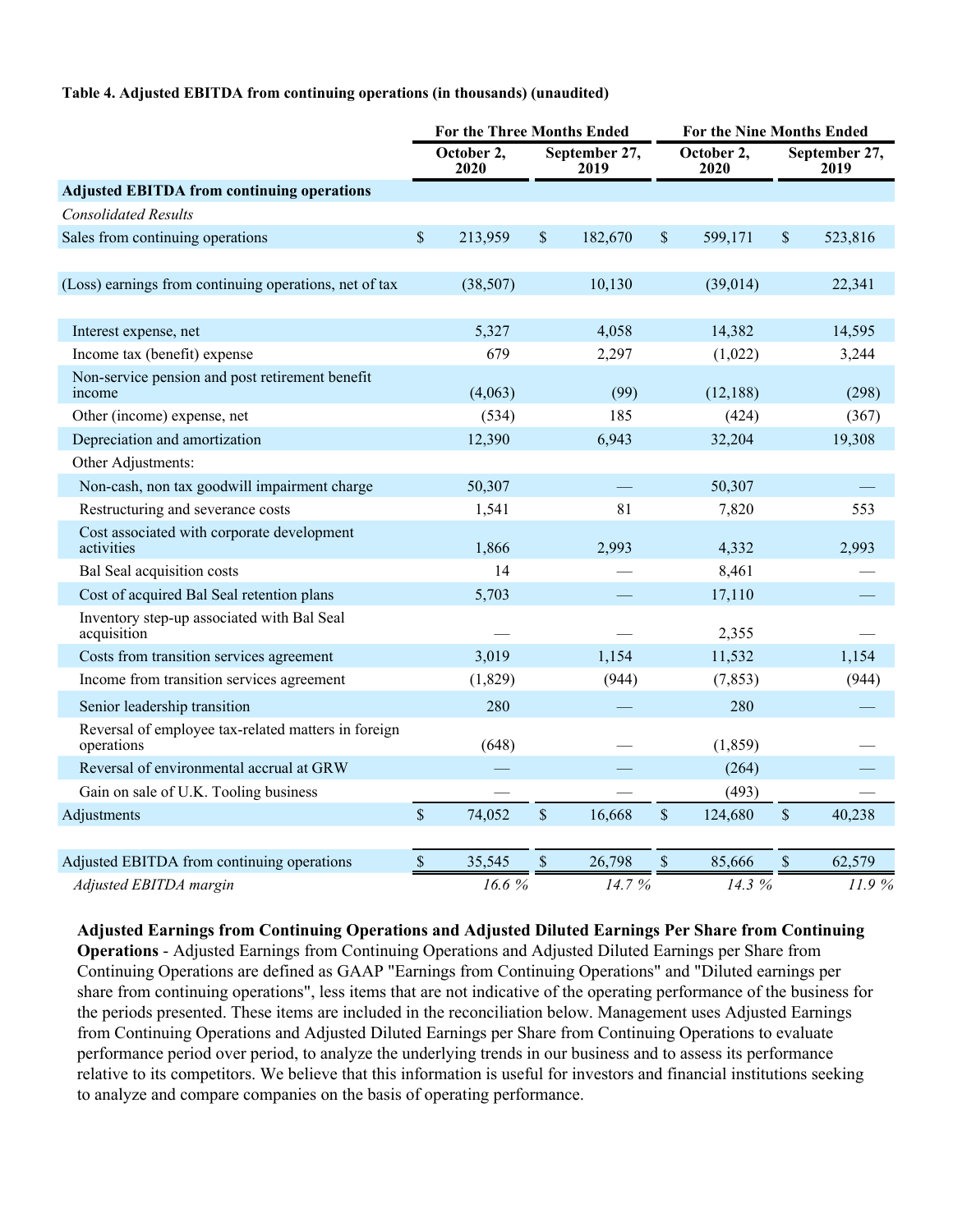The following table illustrates the calculation of Adjusted Earnings from Continuing Operations and Adjusted Diluted Earnings per Share from Continuing Operations using "Earnings from Continuing Operations" and "Diluted earnings per share from continuing operations" from the "Consolidated Statements of Operations" included in the Company's Form 10-Q filed with the Securities and Exchange Commission on November 4, 2020.

### **Table 5. Adjusted Earnings from continuing operations and Adjusted Diluted Earnings per Share from continuing operations**

**(In thousands except per share amounts) (unaudited)**

|                                                                            |              | For the Three Months Ended |                           | <b>For the Nine Months Ended</b> |                    |               |                       |
|----------------------------------------------------------------------------|--------------|----------------------------|---------------------------|----------------------------------|--------------------|---------------|-----------------------|
|                                                                            |              | October 2,<br>2020         | September 27,<br>2019     |                                  | October 2,<br>2020 |               | September 27,<br>2019 |
| Adjustments to Earnings from Continuing Operations                         |              |                            |                           |                                  |                    |               |                       |
| Non-cash, non tax goodwill impairment charge                               | \$           | 50,307                     | $\boldsymbol{\mathsf{S}}$ | \$                               | 50,307 \$          |               |                       |
| Restructuring and severance costs                                          |              | 1,541                      | 81                        |                                  | 7,820              |               | 553                   |
| Costs associated with corporate development activities                     |              | 1,866                      | 2,993                     |                                  | 4,332              |               | 2,993                 |
| Bal Seal acquisition costs                                                 |              | 14                         |                           |                                  | 8,461              |               |                       |
| Cost of acquired Bal Seal retention plans                                  |              | 5,703                      |                           |                                  | 17,110             |               |                       |
| Inventory step-up associated with Bal Seal acquisition                     |              |                            |                           |                                  | 2,355              |               |                       |
| Costs from transition services agreement                                   |              | 3,019                      | 1,154                     |                                  | 11,532             |               | 1,154                 |
| Income from transition services agreement                                  |              | (1, 829)                   | (944)                     |                                  | (7, 853)           |               | (944)                 |
| Senior leadership transition                                               |              | 280                        |                           |                                  | 280                |               |                       |
| Reversal of employee tax-related matters in foreign<br>operations          |              | (648)                      |                           |                                  | (1, 859)           |               |                       |
| Reversal of environmental accrual at GRW                                   |              |                            |                           |                                  | (264)              |               |                       |
| Gain on sale of U.K. Tooling business                                      |              |                            |                           |                                  | (493)              |               |                       |
| Benefit from change in state tax laws                                      |              |                            |                           |                                  |                    |               | (2,137)               |
| Adjustments, pre tax                                                       | $\mathbb S$  | 60,253                     | $\mathcal{S}$<br>3,284    | $\mathcal{S}$                    | 91,728             | $\mathcal{S}$ | 1,619                 |
|                                                                            |              |                            |                           |                                  |                    |               |                       |
| Tax Effect of Adjustments to Earnings from<br><b>Continuing Operations</b> |              |                            |                           |                                  |                    |               |                       |
| Non-cash, non tax goodwill impairment charge                               | \$           |                            | \$                        | \$                               |                    | $\mathcal{S}$ |                       |
| Restructuring and severance costs                                          |              | 354                        | 15                        |                                  | 1,797              |               | 70                    |
| Costs associated with corporate development activities                     |              | 429                        | 554                       |                                  | 995                |               | 380                   |
| Bal Seal acquisition costs                                                 |              | 3                          |                           |                                  | 1,944              |               |                       |
| Cost of acquired Bal Seal retention plans                                  |              | 1,280                      |                           |                                  | 3,841              |               |                       |
| Inventory step-up associated with Bal Seal acquisition                     |              |                            |                           |                                  | 529                |               |                       |
| Costs from transition services agreement                                   |              | 694                        | 213                       |                                  | 2,650              |               | 147                   |
| Income from transition services agreement                                  |              | (420)                      | (175)                     |                                  | (1, 805)           |               | (120)                 |
| Senior leadership transition                                               |              | 64                         |                           |                                  | 64                 |               |                       |
| Employee tax-related matters in foreign operations                         |              |                            |                           |                                  | (167)              |               |                       |
| Reversal of environmental accrual at GRW                                   |              |                            |                           |                                  | (66)               |               |                       |
| Gain on sale of U.K. Tooling business                                      |              |                            |                           |                                  | (123)              |               |                       |
| Benefit from change in state tax laws                                      |              |                            |                           |                                  |                    |               |                       |
| Tax effect of Adjustments                                                  | $\mathbb{S}$ | 2,404                      | $\sqrt{3}$<br>607         | $\mathcal{S}$                    | 9,659              | $\sqrt{S}$    | 477                   |
|                                                                            |              |                            |                           |                                  |                    |               |                       |
| Adjustments to Earnings from Continuing Operations,<br>net of tax          |              |                            |                           |                                  |                    |               |                       |
| GAAP (Loss) earnings from continuing operations, as<br>reported            | \$           | $(38,507)$ \$              | 10,130                    | \$                               | $(39,014)$ \$      |               | 22,341                |

Non-cash, non tax goodwill impairment charge 50,307 - 50,307 - 50,307 - 50,307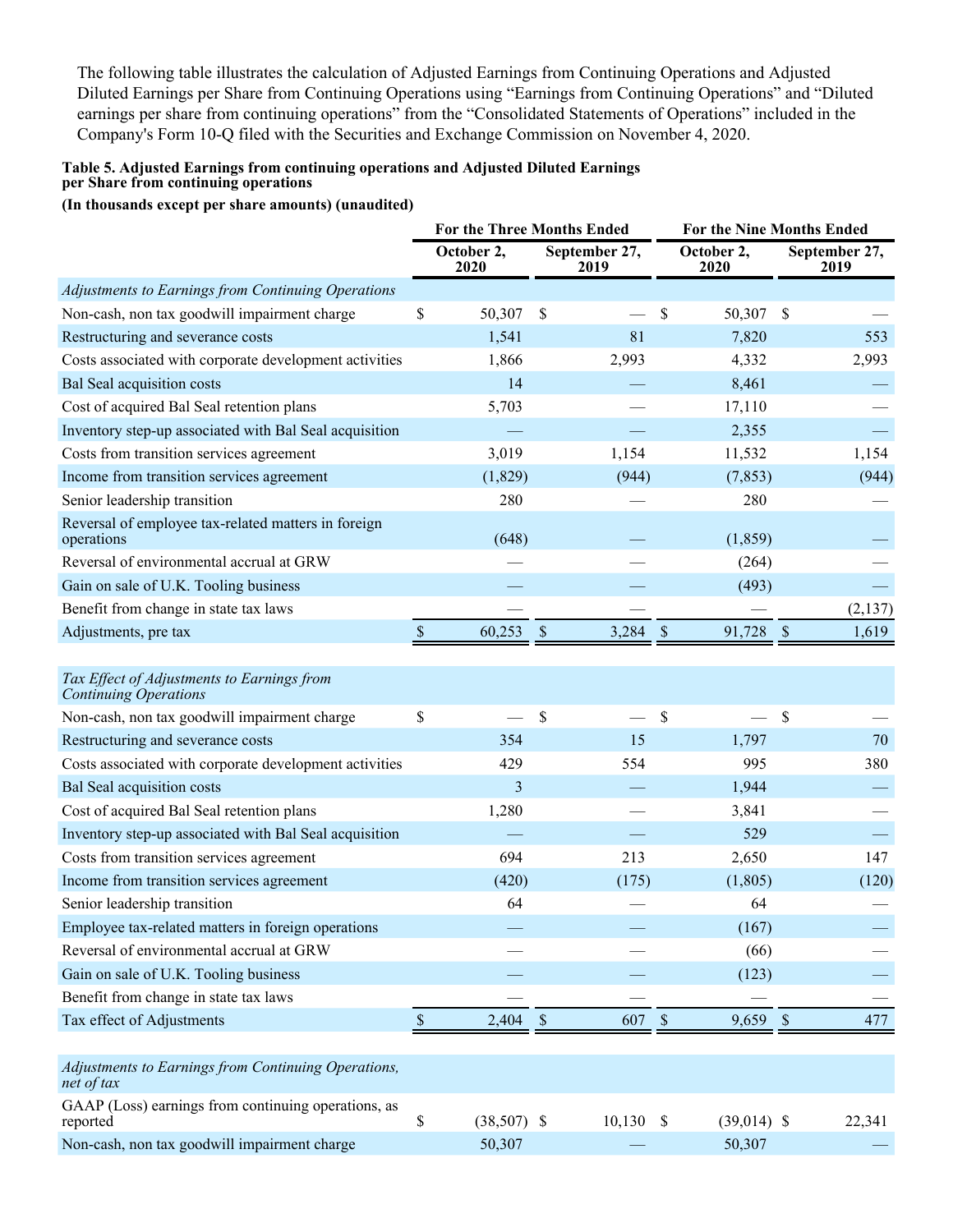#### **Table 5. Adjusted Earnings from continuing operations and Adjusted Diluted Earnings per Share from continuing operations**

**(In thousands except per share amounts) (unaudited)**

|                                                                                  | <b>For the Three Months Ended</b>   |                                     |                                     | For the Nine Months Ended |  |  |
|----------------------------------------------------------------------------------|-------------------------------------|-------------------------------------|-------------------------------------|---------------------------|--|--|
|                                                                                  | October 2,<br>2020                  | September 27,<br>2019               | October 2,<br>2020                  | September 27,<br>2019     |  |  |
| Restructuring and severance costs                                                | 1,187                               | 66                                  | 6,023                               | 483                       |  |  |
| Costs associated with corporate development activities                           | 1,437                               | 2,439                               | 3,337                               | 2,613                     |  |  |
| Bal Seal acquisition costs                                                       | 11                                  |                                     | 6,517                               |                           |  |  |
| Cost of acquired Bal Seal retention plans                                        | 4,423                               |                                     | 13,269                              |                           |  |  |
| Inventory step-up associated with Bal Seal acquisition                           |                                     |                                     | 1,826                               |                           |  |  |
| Costs from transition services agreement                                         | 2,325                               | 941                                 | 8,882                               | 1,007                     |  |  |
| Income from transition services agreement                                        | (1,409)                             | (769)                               | (6,048)                             | (824)                     |  |  |
| Senior leadership transition                                                     | 216                                 |                                     | 216                                 |                           |  |  |
| Employee tax-related matters in foreign operations                               | (648)                               |                                     | (1,692)                             |                           |  |  |
| Reversal of environmental accrual at GRW                                         |                                     |                                     | (198)                               |                           |  |  |
| Gain on sale of U.K. Tooling business                                            |                                     |                                     | (370)                               |                           |  |  |
| Benefit from change in state tax laws                                            |                                     |                                     |                                     | (2,137)                   |  |  |
| Adjusted Earnings from continuing operations                                     | 19,342<br>$\boldsymbol{\mathsf{S}}$ | $\boldsymbol{\mathsf{S}}$<br>12,807 | $\boldsymbol{\mathsf{S}}$<br>43,055 | 23,483<br>-S              |  |  |
|                                                                                  |                                     |                                     |                                     |                           |  |  |
| Calculation of Adjusted Diluted Earnings per Share<br>from Continuing Operations |                                     |                                     |                                     |                           |  |  |
| GAAP diluted (loss) earnings per share from<br>continuing operations             | \$<br>$(1.39)$ \$                   | $0.36$ \$                           | $(1.41)$ \$                         | 0.79                      |  |  |
| Non-cash, non tax goodwill impairment charge                                     | 1.82                                |                                     | 1.82                                |                           |  |  |
| Restructuring and severance costs                                                | 0.04                                |                                     | 0.22                                | 0.02                      |  |  |
| Costs associated with corporate development activities                           | 0.05                                | 0.09                                | 0.12                                | 0.09                      |  |  |
| <b>Bal Seal acquisition costs</b>                                                |                                     |                                     | 0.24                                |                           |  |  |
| Cost of accrued Bal Seal retention plans                                         | 0.16                                |                                     | 0.47                                |                           |  |  |
| Inventory step-up associated with Bal Seal acquisition                           |                                     |                                     | 0.06                                |                           |  |  |
| Costs from transition services agreement                                         | 0.08                                | 0.04                                | 0.32                                | 0.04                      |  |  |
| Income from transition services agreement                                        | (0.05)                              | (0.03)                              | (0.22)                              | (0.03)                    |  |  |
| Senior leadership transition                                                     | 0.01                                |                                     | 0.01                                |                           |  |  |
| Employee tax-related matters in foreign operations                               | (0.02)                              |                                     | (0.06)                              |                           |  |  |
| Reversal of environmental accrual at GRW                                         |                                     |                                     | (0.01)                              |                           |  |  |
| Gain on sale of U.K. Tooling business                                            |                                     |                                     | (0.01)                              |                           |  |  |
| Benefit from change in state tax laws                                            |                                     |                                     |                                     | (0.07)                    |  |  |
| Adjustments to diluted earnings per share from<br>continuing operations          | 2.09<br>$\boldsymbol{\mathsf{S}}$   | 0.10<br>$\boldsymbol{\mathsf{S}}$   | 2.96<br>$\mathcal{S}$               | 0.05<br>$\mathcal{S}$     |  |  |
| Adjusted Diluted Earnings per Share from continuing<br>operations                | 0.70<br>$\overline{\mathcal{L}}$    | $\boldsymbol{\mathsf{S}}$<br>0.46   | -S<br>1.55                          | 0.84<br>- \$              |  |  |
| Diluted weighted average shares outstanding                                      | 27,687                              | 28,117                              | 27,718                              | 28,104                    |  |  |

**Free Cash Flow from continuing operations** - Free Cash Flow from continuing operations is defined as GAAP "Net cash provided by (used in) operating activities from continuing operations" in a period less "Expenditures for property, plant & equipment" in the same period. Management believes Free Cash Flow from continuing operations provides an important perspective on our ability to generate cash from our business operations and, as such, that it is an important financial measure for use in evaluating the Company's financial performance. Free Cash Flow from continuing operations should not be viewed as representing the residual cash flow available for discretionary expenditures such as dividends to shareholders or acquisitions, as it may exclude certain mandatory expenditures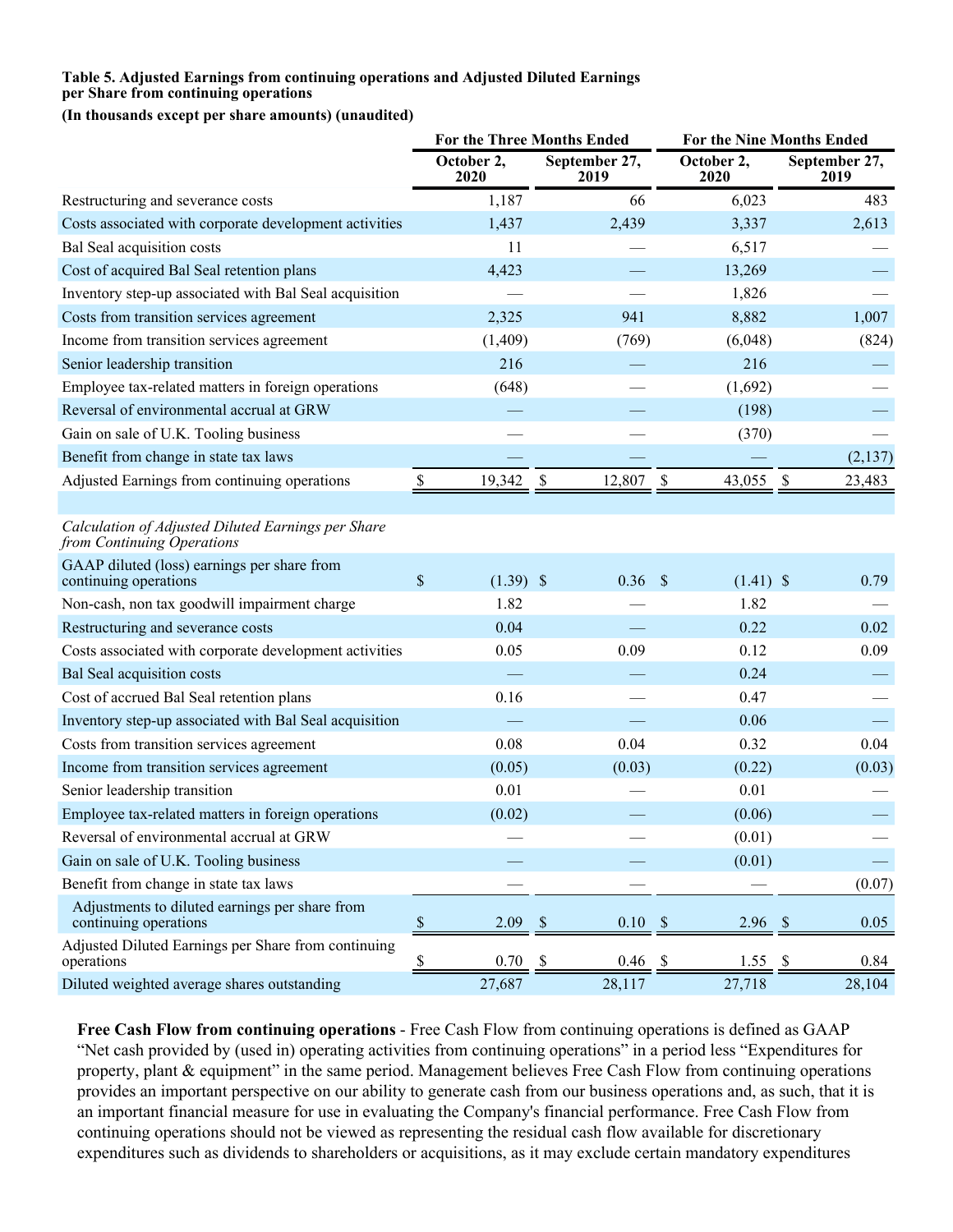such as repayment of maturing debt and other contractual obligations. Management uses Free Cash Flow from continuing operations internally to assess overall liquidity. The following table illustrates the calculation of Free Cash Flow from continuing operations using "Net cash provided by (used in) operating activities from continuing operations" and "Expenditures for property, plant & equipment", GAAP measures from the Condensed Consolidated Statements of Cash Flows included in this release.

### **Table 6. Free Cash Flow from continuing operations (in thousands) (unaudited)**

|                                                                                   | For the Nine<br><b>Months Ended</b> |                        | For the Six<br><b>Months Ended</b> |                     | <b>For the Three</b><br><b>Months Ended</b> |                        |
|-----------------------------------------------------------------------------------|-------------------------------------|------------------------|------------------------------------|---------------------|---------------------------------------------|------------------------|
|                                                                                   |                                     | <b>October 2, 2020</b> |                                    | <b>July 3, 2020</b> |                                             | <b>October 2, 2020</b> |
| Net cash (used in) provided by operating activities from continuing<br>operations |                                     | $(52,379)$ \$          |                                    | $(79,400)$ \$       |                                             | 27,021                 |
| Expenditures for property, plant $&$ equipment                                    |                                     | (14,232)               |                                    | (9,592)             |                                             | (4,640)                |
| Free Cash Flow from continuing operations                                         |                                     | $(66, 611)$ \$         |                                    | (88,992)            |                                             | 22,381                 |

**Debt to Capitalization Ratio** - Debt to Capitalization Ratio is calculated by dividing debt by capitalization. Debt is defined as GAAP "Current portion of long-term debt" plus "Long-term debt, excluding current portion". Capitalization is defined as Debt plus GAAP "Total shareholders' equity". Management believes that Debt to Capitalization Ratio is a measurement of financial leverage and provides an insight into the financial structure of the Company and its financial strength. The following table illustrates the calculation of Debt to Capitalization Ratio using GAAP measures from the Condensed Consolidated Balance Sheets included in this release.

### **Table 7. Debt to Capitalization Ratio (in thousands) (unaudited)**

|                                           | <b>October 2, 2020</b> | <b>December 31, 2019</b> |
|-------------------------------------------|------------------------|--------------------------|
| Long-term debt, excluding current portion | 285,608                | 181,622                  |
| Debt                                      | 285,608                | 181,622                  |
| Total shareholders' equity                | 770.678                | 823,202                  |
| Capitalization                            | 1,056,286              | 1,004,824                |
| Debt to Capitalization Ratio              | 27.0 %                 | 18.1 %                   |

Please note that the Company held \$152.3 million of "Cash and Cash Equivalents" on its Condensed Consolidated Balance Sheet as of October 2, 2020. Netting this cash on hand against our debt would reduce the Debt to Capitalization Ratio to 14.7% as of October 2, 2020.

## **FORWARD-LOOKING STATEMENTS**

This release contains "forward-looking statements" within the meaning of the safe harbor provisions of the U.S. Private Securities Litigation Reform Act of 1995. Forward-looking statements also may be included in other publicly available documents issued by the Company and in oral statements made by our officers and representatives from time to time. These forward-looking statements are intended to provide management's current expectations or plans for our future operating and financial performance, based on assumptions currently believed to be valid. They can be identified by the use of words such as "anticipate," "intend," "plan," "goal," "seek," "believe," "project," "estimate," "expect," "strategy," "future," "likely," "may," "should," "would," "could," "will" and other words of similar meaning in connection with a discussion of future operating or financial performance. Examples of forward looking statements include, among others, statements relating to future sales, earnings, cash flows, results of operations, uses of cash and other measures of financial performance.

*Because forward-looking statements relate to the future, they are subject to inherent risks, uncertainties and other factors that may cause the Company's actual results and financial condition to differ materially from those expressed or implied in the forward-looking statements. Such risks, uncertainties and other factors include, among others: (i) the possibility that we may be unable to find appropriate reinvestment opportunities for the proceeds from the sale of our former Distribution business; (ii) risks related to Kaman's performance of its obligations under the transition services agreement entered into in connection with the sale of our former Distribution business and disruption of management time from ongoing business operations relating thereto; (iii) changes in domestic and foreign economic and competitive conditions in markets served by the Company, particularly the defense, commercial aviation and industrial production markets; (iv) changes in government and customer priorities and requirements (including cost-cutting initiatives, government and customer shut-downs, the potential deferral of*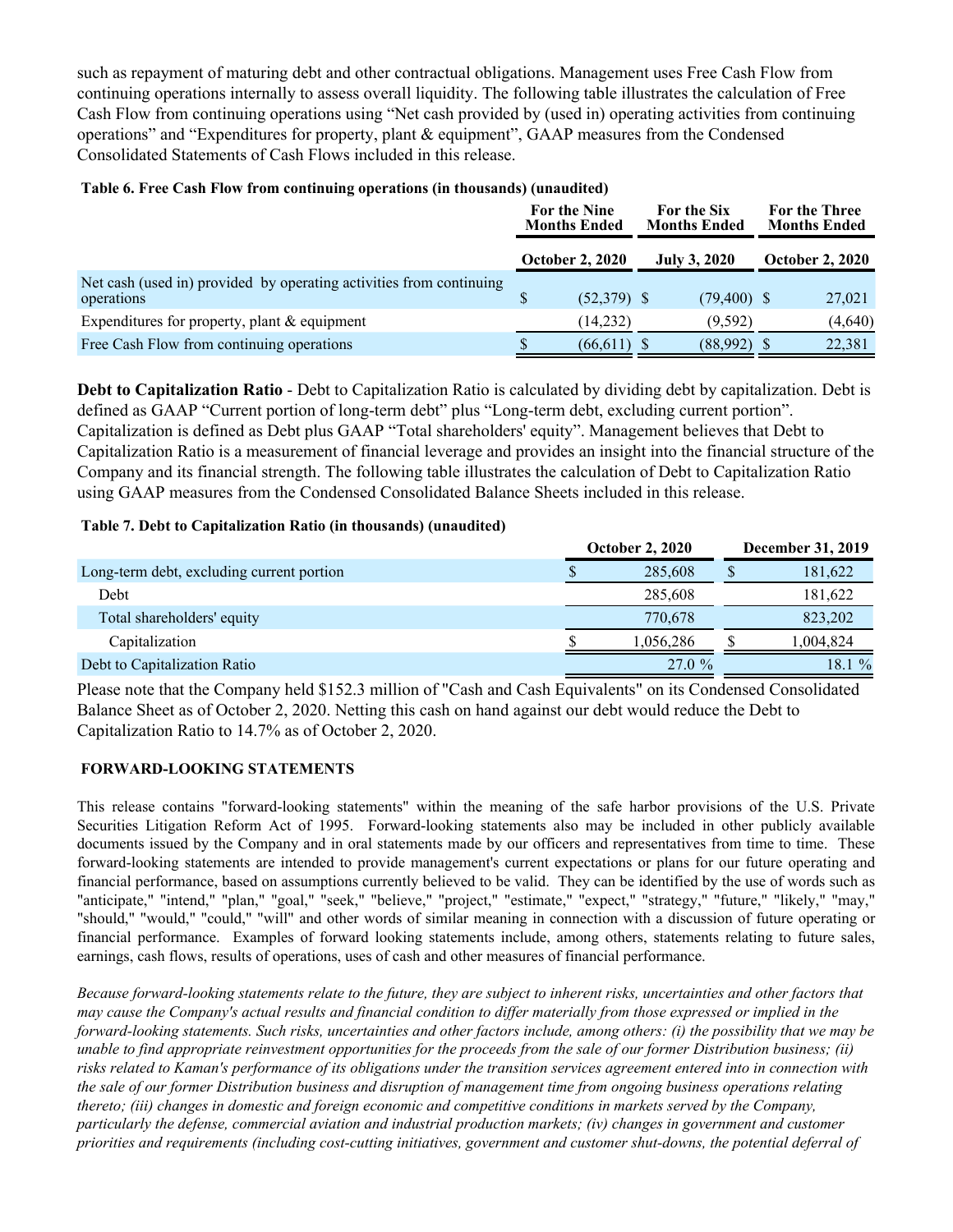*awards, terminations or reductions of expenditures to respond to the priorities of Congress and the Administration, or budgetary cuts resulting from Congressional actions or automatic sequestration); (v) the global economic impact of the COVID-19 pandemic; (vi) changes in geopolitical conditions in countries where the Company does or intends to do business; (vii) the successful conclusion of competitions for government programs (including new, follow-on and successor programs) and thereafter successful contract negotiations with government authorities (both foreign and domestic) for the terms and conditions of the programs; (viii) the timely receipt of any necessary export approvals and/or other licenses or authorizations from the USG; (ix) timely satisfaction or fulfillment of material contractual conditions precedents in customer purchase orders, contracts, or similar arrangements; (x) the existence of standard government contract provisions permitting renegotiation of terms and termination for the convenience of the government; (xi) the successful resolution of government inquiries or investigations relating to our businesses and programs; (xii) risks and uncertainties associated with the successful implementation and ramp up of significant new programs, including the ability to manufacture the products to the detailed specifications required and recover start-up costs and other investments in the programs; (xiii) potential difficulties associated with variable acceptance test results, given sensitive production materials and extreme test parameters; (xiv) the receipt and successful execution of production orders under the Company's existing USG JPF contract, including the exercise of all contract options and receipt of orders from allied militaries, but excluding any next generation programmable fuze programs, as all have been assumed in connection with goodwill impairment evaluations; (xv) the continued support of the existing K-MAX® helicopter fleet, including sale of existing K-MAX® spare parts inventory and the receipt of orders for new aircraft sufficient to recover our investments in the K-MAX® production line; (xvi) the accuracy of current cost estimates associated with environmental remediation activities; (xvii) the profitable integration of acquired businesses into the Company's operations; (xviii) the ability to recover from cyber-based or other security attacks, information technology failures or other disruptions; (xix) changes in supplier sales or vendor incentive policies; (xx) the ability of our suppliers to satisfy their performance obligations; (xxi) the effects of price increases or decreases; (xxii) the effects of pension regulations, pension plan assumptions, pension plan asset performance, future contributions and the pension freeze, including the ultimate determination of the USG's share of any pension curtailment adjustment calculated in accordance with CAS 413; (xxiii) future levels of indebtedness and capital expenditures; (xxiv) the continued availability of raw materials and other commodities in adequate supplies and the effect of increased costs for such items; (xxv) the effects of currency exchange rates and foreign competition on future operations; (xxvi) changes in laws and regulations, taxes, interest rates, inflation rates and general business conditions; (xxvii) the effects, if any, of the United Kingdom's exit from the European Union; (xxviii) future repurchases and/or issuances of common stock; (xxix) the occurrence of unanticipated restructuring costs or the failure to realize anticipated savings or benefits from past or future expense reduction actions; (xxx) the ability to recruit and retain skilled employees; and (xxxi) other risks and uncertainties set forth herein and in our 2019 Form 10-K and our Third Quarter Form 10-Q filed November 4, 2020.*

Any forward-looking information provided in this release should be considered with these factors in mind. We assume no obligation to update any forward-looking statements contained in this report.

Contact: James Coogan V.P., Investor Relations and Business Development (860) 243-6342 James.Coogan@kaman.com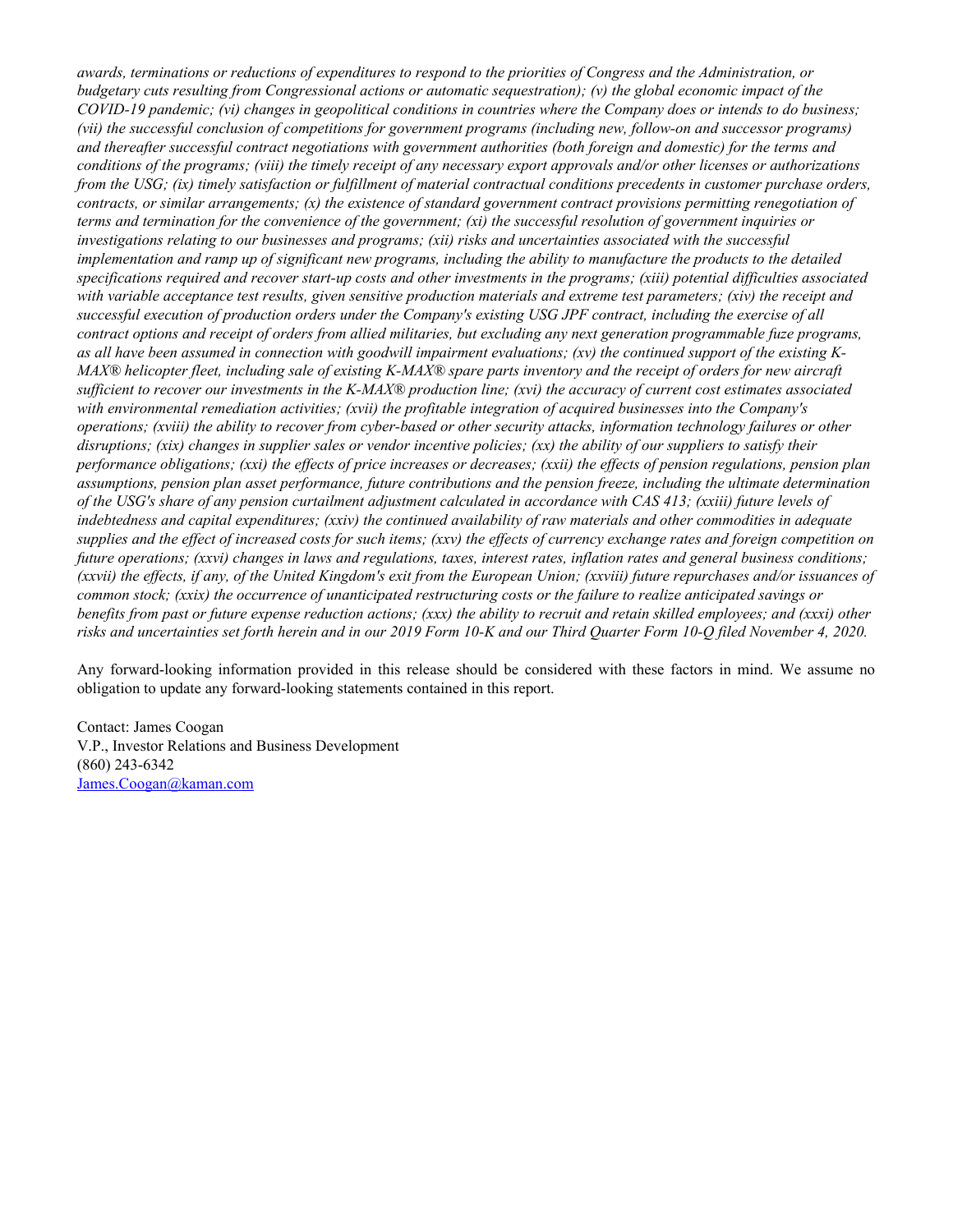## **KAMAN CORPORATION AND SUBSIDIARIES**

**Condensed Consolidated Statements of Operations**

*(In thousands, except per share amounts) (unaudited)*

|                                                                              |              | <b>For the Three Months Ended</b> |                           |               |                    | <b>For the Nine Months Ended</b> |                       |  |
|------------------------------------------------------------------------------|--------------|-----------------------------------|---------------------------|---------------|--------------------|----------------------------------|-----------------------|--|
|                                                                              |              | October 2,<br>2020                | September 27,<br>2019     |               | October 2,<br>2020 |                                  | September 27,<br>2019 |  |
| Net sales                                                                    | $\mathbb{S}$ | 213,959                           | $\sqrt{\ }$<br>182,670 \$ |               | 599,171            | $\mathbf{s}$                     | 523,816               |  |
| Cost of sales                                                                |              | 147,084                           | 121,537                   |               | 407,926            |                                  | 355,573               |  |
| Gross profit                                                                 |              | 66,875                            | 61,133                    |               | 191,245            |                                  | 168,243               |  |
| Selling, general and administrative expenses                                 |              | 45,224                            | 43,855                    |               | 151,093            |                                  | 127,614               |  |
| Goodwill impairment                                                          |              | 50,307                            |                           |               | 50,307             |                                  |                       |  |
| Costs from transition services agreement                                     |              | 3,019                             | 1,154                     |               | 11,532             |                                  | 1,154                 |  |
| Cost of acquired retention plans                                             |              | 5,703                             |                           |               | 17,110             |                                  |                       |  |
| Restructuring costs                                                          |              | 1,541                             | 81                        |               | 7,820              |                                  | 553                   |  |
| Gain on sale of business                                                     |              |                                   |                           |               | (493)              |                                  |                       |  |
| Net gain on sale of assets                                                   |              | 8                                 | 416                       |               | (5)                |                                  | 351                   |  |
| Operating (loss) income                                                      |              | (38, 927)                         | 15,627                    |               | (46, 119)          |                                  | 38,571                |  |
| Interest expense, net                                                        |              | 5,327                             | 4,058                     |               | 14,382             |                                  | 14,595                |  |
| Non-service pension and post retirement benefit<br>income                    |              | (4,063)                           | (99)                      |               | (12, 188)          |                                  | (298)                 |  |
| Income from transition services agreement                                    |              | (1,829)                           | (944)                     |               | (7, 853)           |                                  | (944)                 |  |
| Other (income) expense, net                                                  |              | (534)                             | 185                       |               | (424)              |                                  | (367)                 |  |
| (Loss) earnings from continuing operations before<br>income taxes            |              | (37, 828)                         | 12,427                    |               | (40,036)           |                                  | 25,585                |  |
| Income tax (benefit) expense                                                 |              | 679                               | 2,297                     |               | (1,022)            |                                  | 3,244                 |  |
| (Loss) earnings from continuing operations                                   |              | (38, 507)                         | 10,130                    |               | (39, 014)          |                                  | 22,341                |  |
| Earnings from discontinued operations before gain on<br>disposal, net of tax |              |                                   | 9,860                     |               |                    |                                  | 25,240                |  |
| Gain on disposal of discontinued operations, net of tax                      |              |                                   | 122,786                   |               | 692                |                                  | 122,786               |  |
| Total earnings from discontinued operations                                  |              |                                   | 132,646                   |               | 692                |                                  | 148,026               |  |
| Net (loss) earnings                                                          | \$           | (38, 507)                         | \$<br>142,776             | \$            | (38, 322)          | -S                               | 170,367               |  |
|                                                                              |              |                                   |                           |               |                    |                                  |                       |  |
| Earnings per share:                                                          |              |                                   |                           |               |                    |                                  |                       |  |
| Basic (loss) earnings per share from continuing<br>operations                | $\$$         | $(1.39)$ \$                       | $0.36$ \$                 |               | $(1.41)$ \$        |                                  | 0.80                  |  |
| Basic earnings per share from discontinued<br>operations                     |              |                                   | 4.75                      |               | 0.03               |                                  | 5.30                  |  |
| Basic earnings per share                                                     | $\mathbb{S}$ | $(1.39)$ \$                       | 5.11                      | $\mathcal{S}$ | $(1.38)$ \$        |                                  | 6.10                  |  |
| Diluted (loss) earnings per share from continuing<br>operations              | \$           | $(1.39)$ \$                       | $0.36$ \$                 |               | $(1.41)$ \$        |                                  | 0.79                  |  |
| Diluted earnings per share from discontinued<br>operations                   |              |                                   | 4.72                      |               | 0.03               |                                  | 5.27                  |  |
| Diluted earnings per share                                                   | $\mathbb S$  | $(1.39)$ \$                       | 5.08                      | $\mathcal{S}$ | $(1.38)$ \$        |                                  | 6.06                  |  |
| Average shares outstanding:                                                  |              |                                   |                           |               |                    |                                  |                       |  |
| <b>Basic</b>                                                                 |              | 27,687                            | 27,952                    |               | 27,718             |                                  | 27,941                |  |
| Diluted                                                                      |              | 27,687                            | 28,117                    |               | 27,718             |                                  | 28,104                |  |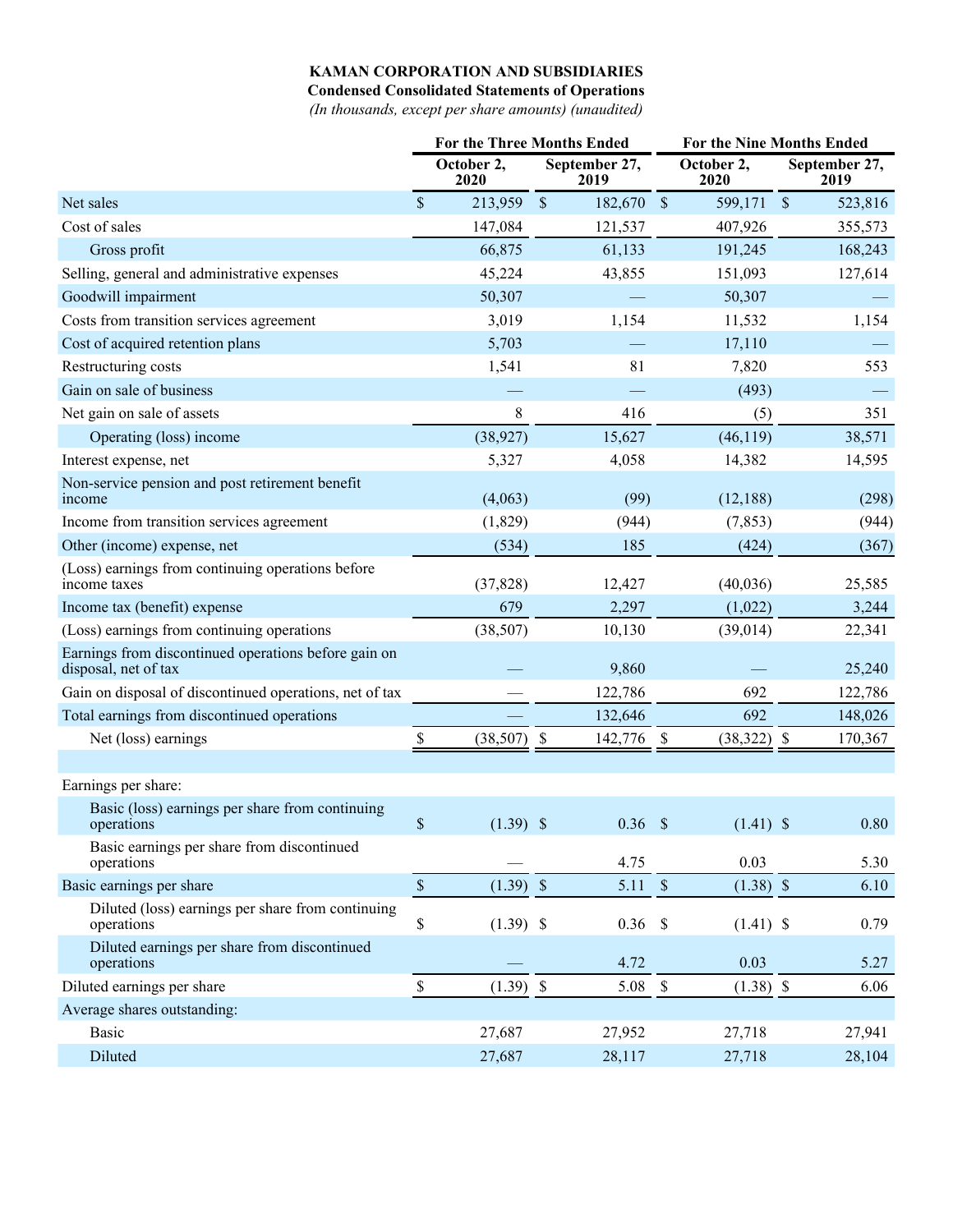# **KAMAN CORPORATION AND SUBSIDIARIES**

#### **Condensed Consolidated Balance Sheets**

(*In thousands, except share and per share amounts) (unaudited)*

|                                                                                                                             |                          | <b>October 2, 2020</b>    |               | December 31, 2019 |
|-----------------------------------------------------------------------------------------------------------------------------|--------------------------|---------------------------|---------------|-------------------|
| <b>Assets</b>                                                                                                               |                          |                           |               |                   |
| Current assets:                                                                                                             |                          |                           |               |                   |
| Cash and cash equivalents                                                                                                   | \$                       | 152,288                   | $\mathcal{S}$ | 471,540           |
| Restricted cash                                                                                                             |                          | 25,120                    |               |                   |
| Accounts receivable, net                                                                                                    |                          | 185,129                   |               | 156,492           |
| Contract assets                                                                                                             |                          | 127,260                   |               | 121,614           |
| Contract costs, current portion                                                                                             |                          | 3,762                     |               | 6,052             |
| Inventories                                                                                                                 |                          | 188,199                   |               | 156,353           |
| Income tax refunds receivable                                                                                               |                          | 12,474                    |               | 8,069             |
| Other current assets                                                                                                        |                          | 14,400                    |               | 16,368            |
| Total current assets                                                                                                        |                          | 708,632                   |               | 936,488           |
| Property, plant and equipment, net of accumulated depreciation of \$232,358<br>and \$210,549, respectively                  |                          | 217,906                   |               | 140,450           |
| Operating right-of-use assets, net                                                                                          |                          | 15,377                    |               | 15,159            |
| Goodwill                                                                                                                    |                          | 252,707                   |               | 195,314           |
| Other intangible assets, net                                                                                                |                          | 144,132                   |               | 53,439            |
| Deferred income taxes                                                                                                       |                          | 26,393                    |               | 35,240            |
|                                                                                                                             |                          | 8,438                     |               | 6,099             |
| Contract costs, noncurrent portion<br>Other assets                                                                          |                          | 38,325                    |               | 36,754            |
| Total assets                                                                                                                | $\overline{\mathcal{S}}$ | $\overline{1,411,910}$ \$ |               |                   |
|                                                                                                                             |                          |                           |               | 1,418,943         |
| <b>Liabilities and Shareholders' Equity</b>                                                                                 |                          |                           |               |                   |
| Current liabilities:                                                                                                        |                          |                           |               |                   |
| Accounts payable - trade                                                                                                    | \$                       | 53,937                    | $\mathcal{S}$ | 70,884            |
| Accrued salaries and wages                                                                                                  |                          | 56,598                    |               | 43,220            |
| Contract liabilities, current portion                                                                                       |                          | 38,233                    |               | 42,942            |
| Operating lease liabilities, current portion                                                                                |                          | 4,853                     |               | 4,306             |
| Income taxes payable                                                                                                        |                          | 1,448                     |               | 4,722             |
| Other current liabilities                                                                                                   |                          | 39,206                    |               | 37,918            |
| <b>Total current liabilities</b>                                                                                            |                          | 194,275                   |               | 203,992           |
| Long-term debt, excluding current portion, net of debt issuance costs                                                       |                          | 285,608                   |               | 181,622           |
| Deferred income taxes                                                                                                       |                          | 6,020                     |               | 6,994             |
| Underfunded pension                                                                                                         |                          | 74,550                    |               | 97,246            |
| Contract liabilities, noncurrent portion                                                                                    |                          | 16,398                    |               | 37,855            |
| Operating lease liabilities, noncurrent portion                                                                             |                          | 11,132                    |               | 11,617            |
| Other long-term liabilities                                                                                                 |                          | 53,249                    |               | 56,415            |
| Commitments and contingencies                                                                                               |                          |                           |               |                   |
| Shareholders' equity:                                                                                                       |                          |                           |               |                   |
| Preferred stock, \$1 par value, 200,000 shares authorized; none outstanding                                                 |                          |                           |               |                   |
| Common stock, \$1 par value, 50,000,000 shares authorized; voting;<br>30,228,123 and 30,058,455 shares issued, respectively |                          | 30,228                    |               | 30,058            |
| Additional paid-in capital                                                                                                  |                          | 236,310                   |               | 228,153           |
| Retained earnings                                                                                                           |                          | 765,722                   |               | 820,666           |
| Accumulated other comprehensive income (loss)                                                                               |                          | (140, 973)                |               | (150, 893)        |
| Less 2,555,693 and 2,219,332 shares of common stock, respectively, held                                                     |                          |                           |               |                   |
| in treasury, at cost                                                                                                        |                          | (120, 609)                |               | (104, 782)        |
| Total shareholders' equity                                                                                                  |                          | 770,678                   |               | 823,202           |
| Total liabilities and shareholders' equity                                                                                  | $\overline{\mathcal{S}}$ | $\overline{1,411,910}$ \$ |               | 1,418,943         |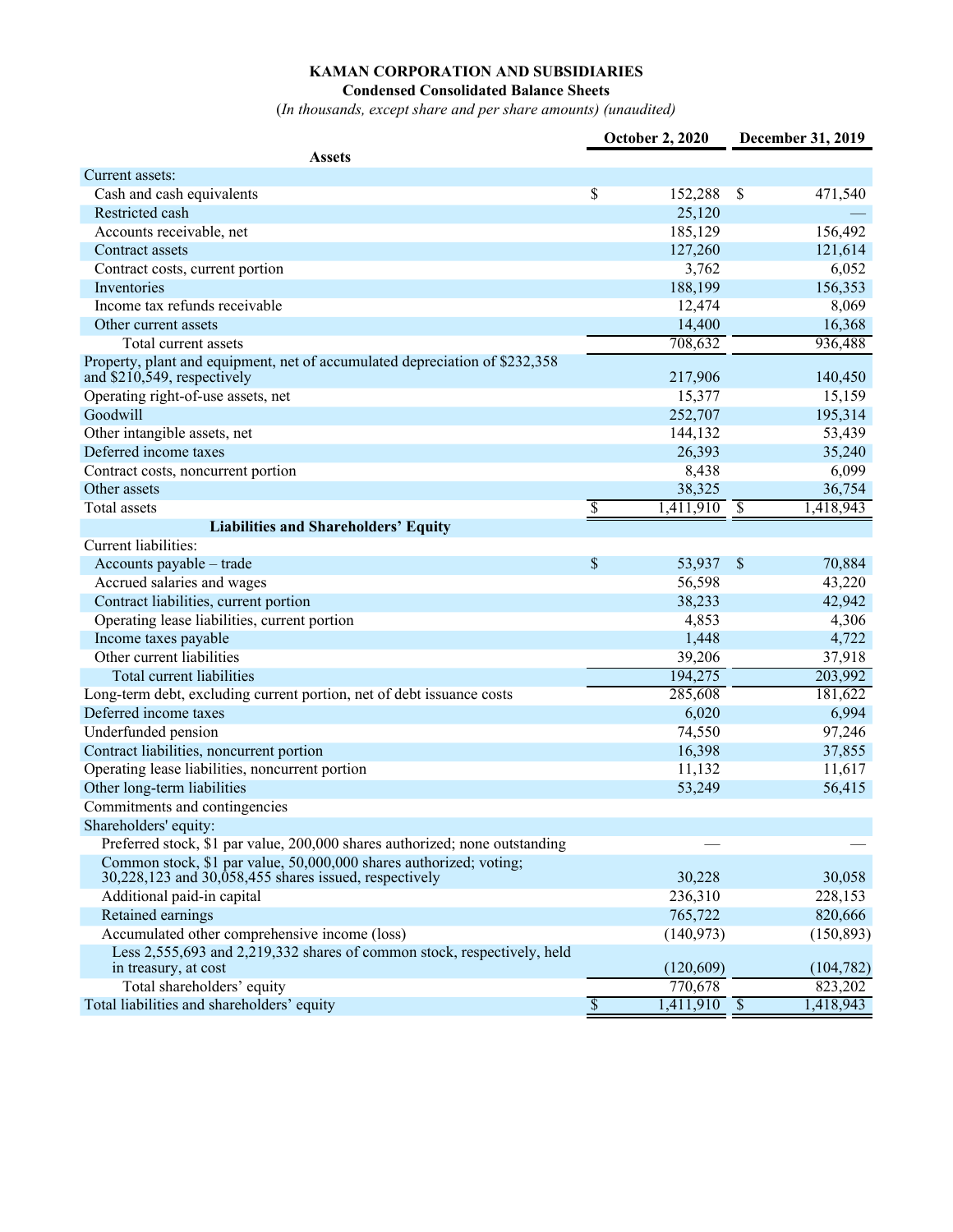## **KAMAN CORPORATION AND SUBSIDIARIES**

**Condensed Consolidated Statements of Cash Flows**

(*In thousands) (unaudited)*

|                                                                                                                                                      | <b>For the Nine Months Ended</b> |                          |  |                       |
|------------------------------------------------------------------------------------------------------------------------------------------------------|----------------------------------|--------------------------|--|-----------------------|
|                                                                                                                                                      |                                  | October 2,<br>2020       |  | September 27,<br>2019 |
| Cash flows from operating activities:                                                                                                                |                                  |                          |  |                       |
| Net (loss) earnings                                                                                                                                  | \$                               | $(38,322)$ \$            |  | 170,367               |
| Less: Total earnings from discontinued operations                                                                                                    |                                  | 692                      |  | 148,026               |
| (Loss) earnings from continuing operations                                                                                                           | \$                               | $\overline{(39,014)}$ \$ |  | 22,341                |
| Adjustments to reconcile net earnings from continuing operations to net cash (used in)<br>provided by operating activities of continuing operations: |                                  |                          |  |                       |
| Depreciation and amortization                                                                                                                        |                                  | 32,204                   |  | 19,308                |
| Amortization of debt issuance costs                                                                                                                  |                                  | 1,325                    |  | 1,401                 |
| Accretion of convertible notes discount                                                                                                              |                                  | 2,132                    |  | 2,067                 |
| Provision for doubtful accounts                                                                                                                      |                                  | 570                      |  | 384                   |
| Goodwill impairment                                                                                                                                  |                                  | 50,307                   |  |                       |
| Gain on sale of business                                                                                                                             |                                  | (493)                    |  |                       |
| Net (gain) loss on sale of assets                                                                                                                    |                                  | (5)                      |  | 351                   |
| Net loss on derivative instruments                                                                                                                   |                                  | 144                      |  | 549                   |
| Stock compensation expense                                                                                                                           |                                  | 4,254                    |  | 3,969                 |
| Deferred income taxes                                                                                                                                |                                  | 6,590                    |  | (3,743)               |
| Changes in assets and liabilities, excluding effects of acquisitions/divestitures:                                                                   |                                  |                          |  |                       |
| Accounts receivable                                                                                                                                  |                                  | (19, 556)                |  | 17,650                |
| Contract assets                                                                                                                                      |                                  | (5,085)                  |  | (20,303)              |
| Contract costs                                                                                                                                       |                                  | (48)                     |  | 3,130                 |
| Inventories                                                                                                                                          |                                  | (18, 273)                |  | (43, 139)             |
| Income tax refunds receivable                                                                                                                        |                                  | (4, 431)                 |  | 157                   |
| Operating right of use assets                                                                                                                        |                                  | 427                      |  | 2,388                 |
| Other assets                                                                                                                                         |                                  | 526                      |  | (4,020)               |
| Accounts payable - trade                                                                                                                             |                                  | (18, 258)                |  | 704                   |
| <b>Contract liabilities</b>                                                                                                                          |                                  | (26, 165)                |  | (16, 647)             |
| Operating lease liabilities                                                                                                                          |                                  | (498)                    |  | (2,256)               |
| Other current liabilities                                                                                                                            |                                  | 5,997                    |  | 7,318                 |
| Income taxes payable                                                                                                                                 |                                  | (3, 464)                 |  | 15,620                |
| Pension liabilities                                                                                                                                  |                                  | (18,662)                 |  | 3,128                 |
| Other long-term liabilities                                                                                                                          |                                  | (2,903)                  |  | 979                   |
| Net cash (used in) provided by operating activities of continuing operations                                                                         |                                  | (52, 379)                |  | 11,336                |
| Net cash used in operating activities of discontinued operations                                                                                     |                                  |                          |  | (7, 341)              |
| Net cash (used in) provided by operating activities                                                                                                  |                                  | (52, 379)                |  | 3,995                 |
| Cash flows from investing activities:                                                                                                                |                                  |                          |  |                       |
| Proceeds from sale of assets                                                                                                                         |                                  | 128                      |  | 82                    |
| Proceeds from sale of discontinued operations                                                                                                        |                                  | 5,223                    |  | 656,736               |
| Proceeds from sale of business                                                                                                                       |                                  | 493                      |  |                       |
| Expenditures for property, plant $&$ equipment                                                                                                       |                                  | (14,232)                 |  | (17, 411)             |
| Acquisition of businesses, net of cash acquired                                                                                                      |                                  | (304, 661)               |  |                       |
| Other, net                                                                                                                                           |                                  | (2,225)                  |  | (3,092)               |
| Net cash (used in) provided by investing activities of continuing operations                                                                         |                                  | (315, 274)               |  | 636,315               |
| Net cash used in investing activities of discontinued operations                                                                                     |                                  |                          |  | (9,838)               |
| Net cash (used in) provided by investing activities                                                                                                  |                                  | (315, 274)               |  | 626,477               |
| Cash flows from financing activities:                                                                                                                |                                  |                          |  |                       |
| Net borrowings (repayments) under revolving credit agreements                                                                                        |                                  | 101,100                  |  | (38,500)              |
| Debt repayment                                                                                                                                       |                                  |                          |  | (76, 875)             |
| Repayment of convertible notes                                                                                                                       |                                  |                          |  | (500)                 |
| Net change in bank overdraft                                                                                                                         |                                  | 958                      |  | 2,995                 |